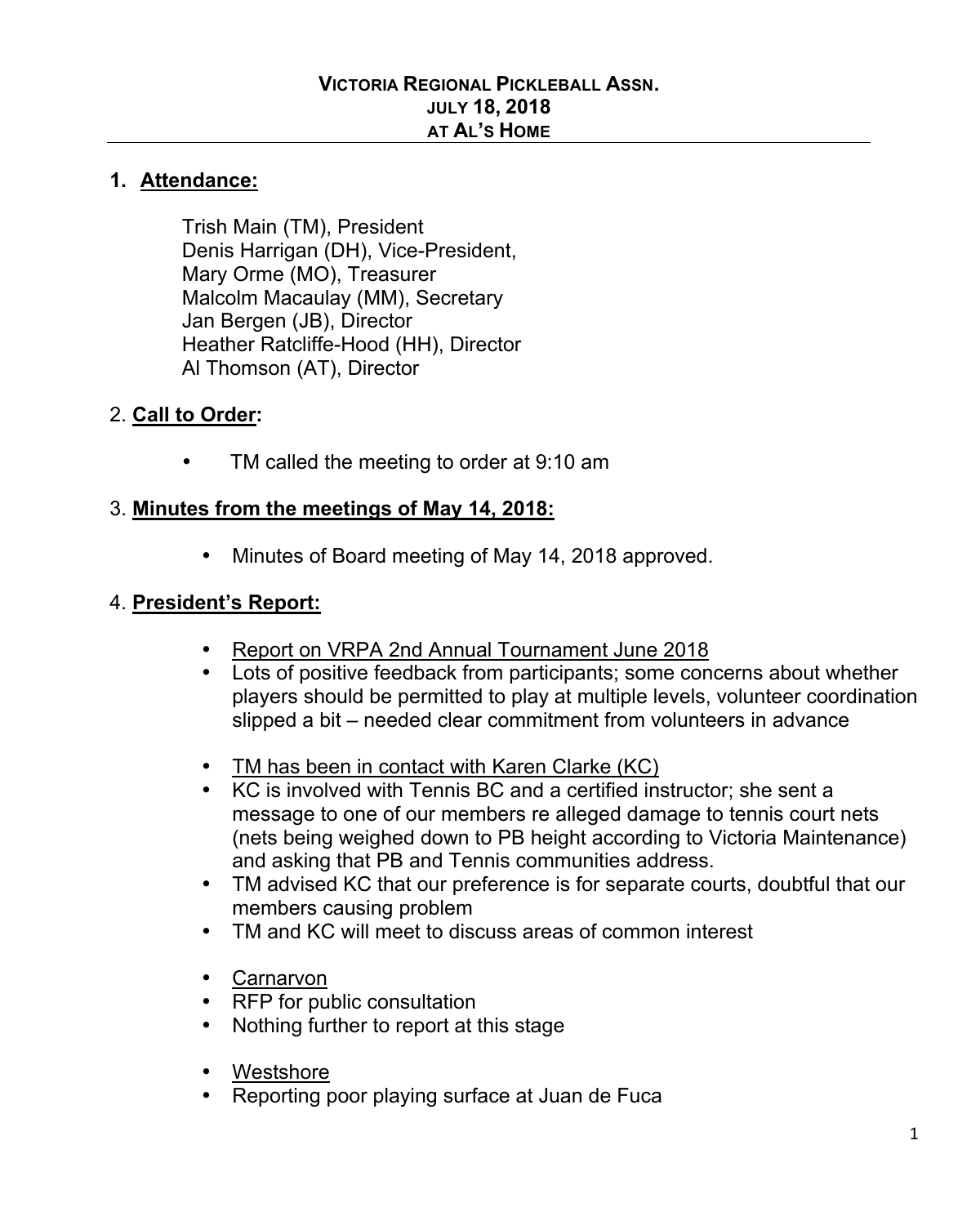- After discussion, Board agreed to survey municipalities re various types and number of existing PB courts as well as future build plans
- HH and TM to design and send survey to mayors and parks departments

### 5. **Vice-President's Report:**

- DH reported that indoor league was a success but needed 6 more qualified women in order to field 2 more teams
- Finding more qualified female participants is a goal for next time

## 6. **Treasurer's Report:**

- VRPA current account balance is \$10,976.07
- Payable of \$90.82 owed to TM leaving a projected revised total of \$10,885.25
- Petty cash \$251.75
- Net revenue from indoor league reported at \$680.08 (slightly less than BDI at \$737.79)

## 7. **Directors' Reports:**

## **HH:**

- HH reported 9 new members
- As to membership renewals (current year July 1, 2018 June 30, 2019)
- 79 renewals, therefore 88 members currently in good standing (after 60 days calculated from June 30, members not in good standing cease to be members)
- 117 members still have to renew
- 34 past members have not paid dues for July 2017 June 2018 so any of those members who renew will have to repay initiation fee (\$20)
- Emails have been sent to all unpaid members
- The Board decided to send a further email to the 34 past members who are no longer active members (the full cost for those persons to re-join is \$20 - see bylaws 2.6 and 2.7)

# **AT:**

- Referee clinic scheduling for September, 2018
- AT to conduct
- Summer 2018 strategy, technique and drills training clinic update
- Projected VRPA 25% share of revenue \$200 (based on number of participants)
- Program well received to date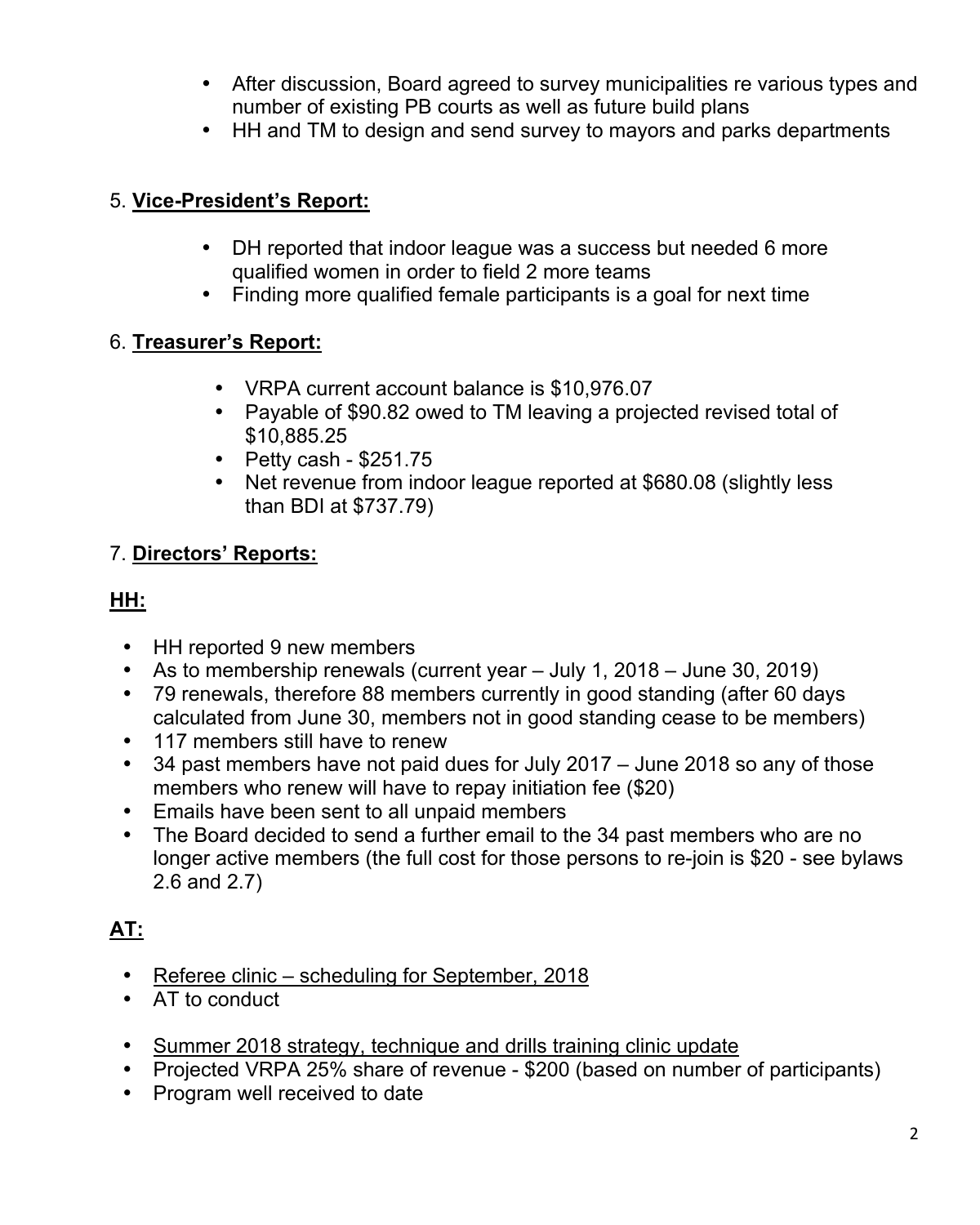- VRPA to report on web page
- Municipal meetings re court development
- TM to pass contact information re parks and councils on to AT for development of courts

# 8. **Old Business:**

- PCO and PBBC memberships
- TM still to be in contact with PBBC
- TM recommends giving VRPA members individual membership numbers to assist with internal organization
- This would simplify the process of identifying active VRPA members to other organizations like PCO

# 9. **New Business:**

- Summer 2018 Ladder Play
- TM to coordinate with John Hill re organization and membership on ladder; TM to provide names only from VRPA active membership list, any new members will be required to sign electronic waivers
- Saanich contract
- TM in contact with Sadeep, suggesting meeting to be scheduled July 30 to August 3; MM to attend
- Wednesday sessions in Fall 2018 and Winter 2019
- Drop in, league, level play are all possibilities
- Discussion and decision AT and HH to continue Summer 2018 Skills Program through to mid-October 2018
- Committee formed for Wednesday programs MM, JB, HH and AT
- AGM 2018
- AGM to be set for September 11 or 12 14 days notice to active members required
- DH, HH and MO not standing for re-election; TM, JB, AT and MM will continue term (MM) or stand for re-election (TM, JB and AT)
- DH, MO and HH will be the election committee identifying and encouraging members to stand for election